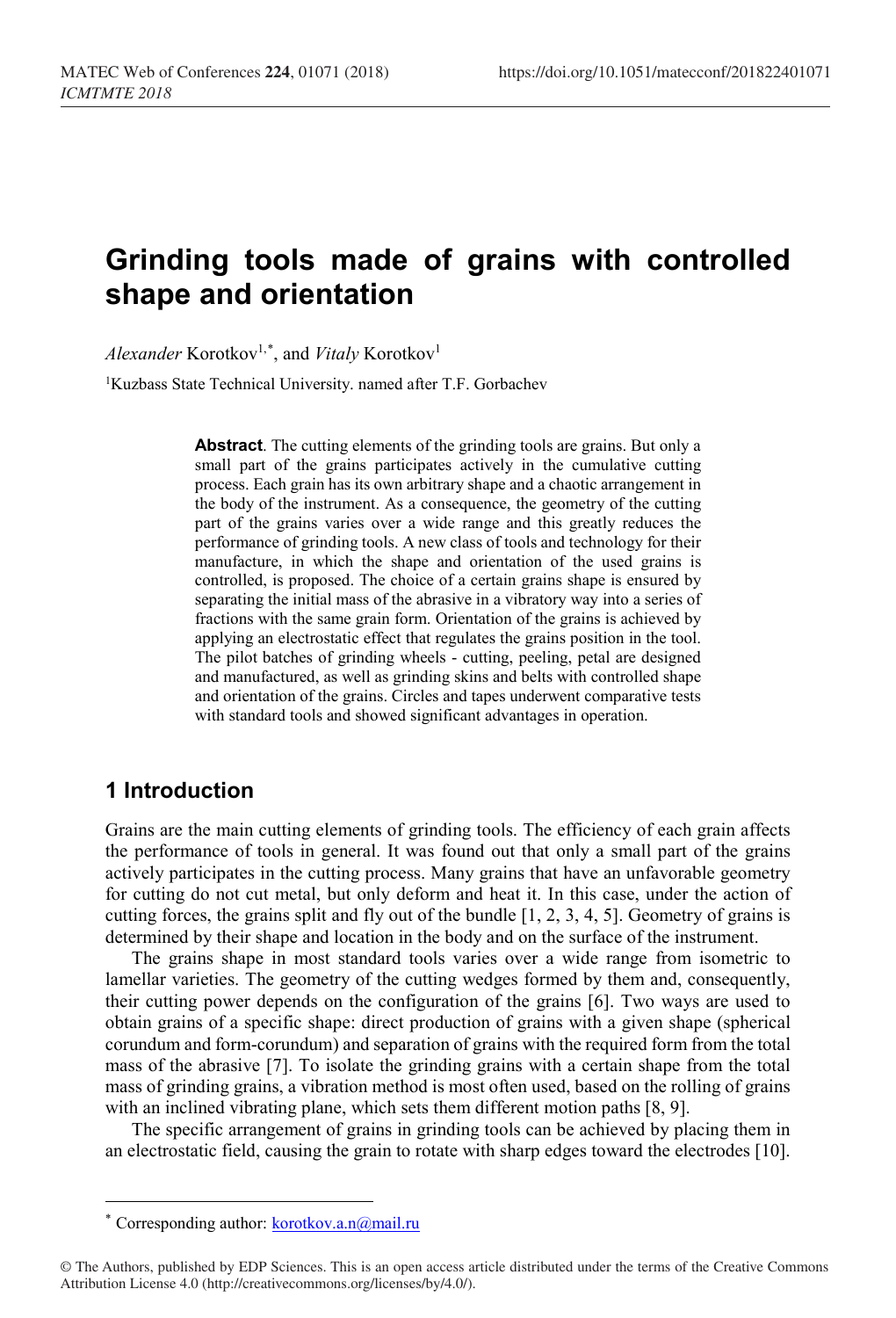Targeted variation with one or two factors simultaneously (shape and orientation of the grains) allows creating a new class of grinding tools with increased operational capabilities [11].

To realize this goal, in this work, designs of experienced grinding tools with controlled shape and orientation of grains have been designed and technologies for their production have been developed. Experimental batches of experimental grinding tools which have passed comparative tests and have shown higher operational capabilities, than standard tools.

#### **2 Experimental research techniques**

In these studies, a vibration method has been selected for the separation of abrasive mass on the basis of the shape due to its high selectivity and the accuracy of separation. The method allows to divide the initial abrasive mass into 10 - 14 fractions with different grains shape. The optimal grains shape is determined experimentally for each tool and type of grinding. At the same time, the shape control of the grains is carried out using special software using a microscope and a scanner [12]. For the quantitative identification of the shape of the grains, a form factor equal to the ratio of the inscribed and circumscribed circumferences on a planar projection of the grain or the ratio of the diameters of the inscribed and described spheres in the volumetric projection of the grain was used. At least 50-100 separate grains were measured, and the result was obtained as an average value for the fraction under consideration.

The electrostatic method of grain orientation is realized on a special installation with concentric, radial and oblique arrangement of electrodes. This allowed to lay the grain in the body of the grinding wheels parallel to the cutting plane, perpendicular or oblique to it. For grinding belts and petal circles, the orientation of the grains was also carried out by using special installations and based on the electrostatic effect [13, 14].

The manufacturing techniques of the experimental tools included the technological operations realized for standard tools. Except for the addition of operations for the allocation of grains of a certain shape and purposeful tilt of them in the tools. For the application of these technologies, a set of special devices, devices and equipment has been developed and selected. These include: a mixer for the preparation of a mixture of grains with a bunch, a hydropress for shaping grinding wheels, an electric furnace for heat treatment of wheels, a compact line for the manufacture and heat treatment of grinding skins [15].

Experimental batches of experimental cut-off, stripping, petal circles and grinding belts that have been tested for a number of operational parameters in comparison with standard grinding tools have been made [16, 17, 18, 19].

#### **3 Results and discussion**

The results of comparative tests of cut-off grinding wheels with different shapes and different orientations of grains are shown in the graphs of Fig. 1 and Fig. 2 (cutting capability, Qm).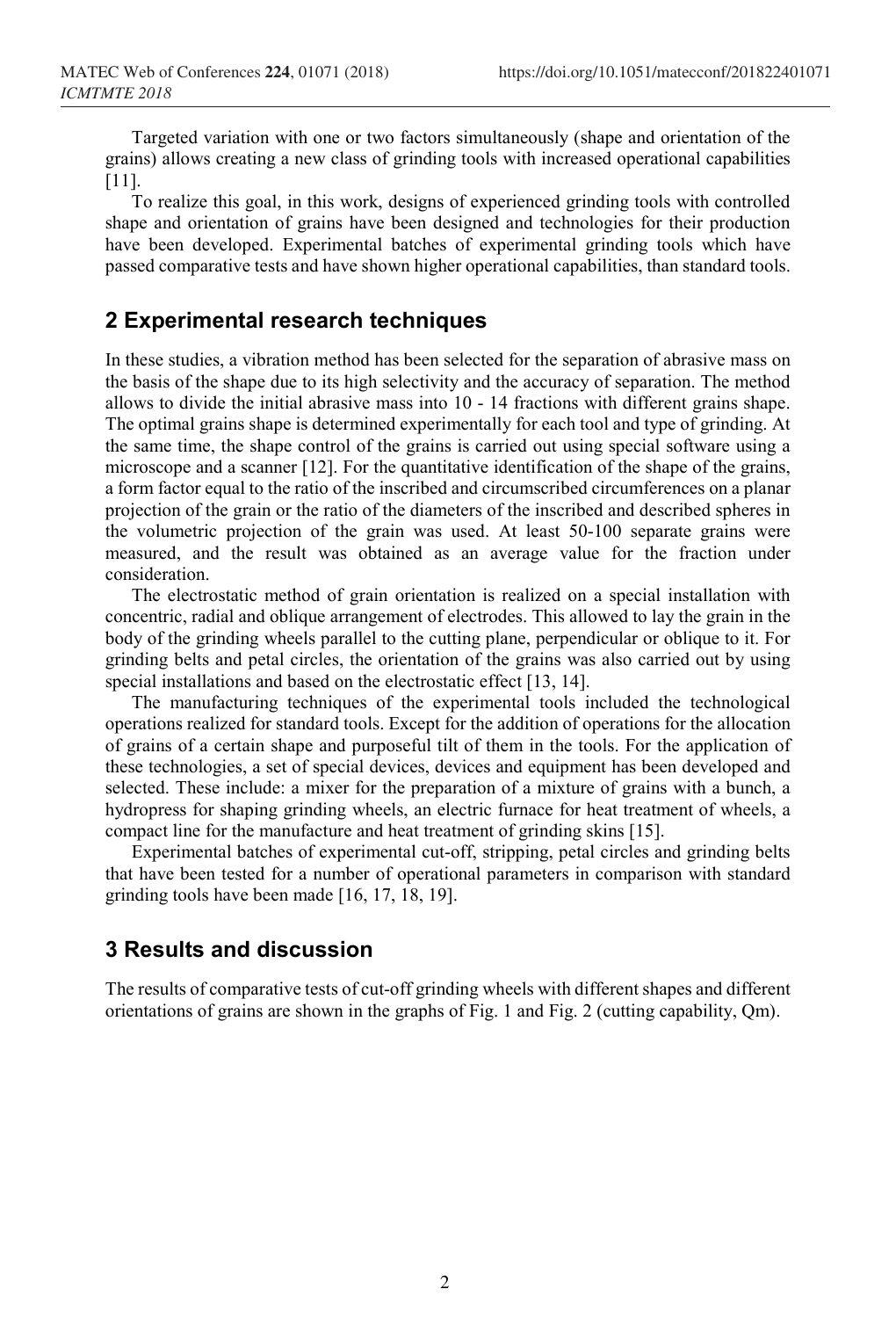

**Fig. 1**. Cutting capability of cut-off grinding wheels with different shapes of grains on Steel 10



**Fig. 2**. Cutting capability of cutting wheels for tangential (0 °) and radial arrangement of the grains (90 $\degree$ ) in comparison with the standard circles (var) for the three grades of steel 12X18H10T, IIIX15, Steel 10.

The results of comparative tests of grinding wheels with different shapes of grains ( $Kf =$ 1.28,  $Kf = 1.52$ ,  $Kf = 1.81$ ,  $Kf = 2.3$ ) are shown in the graph of Fig. 3. (cutting capability, Qm)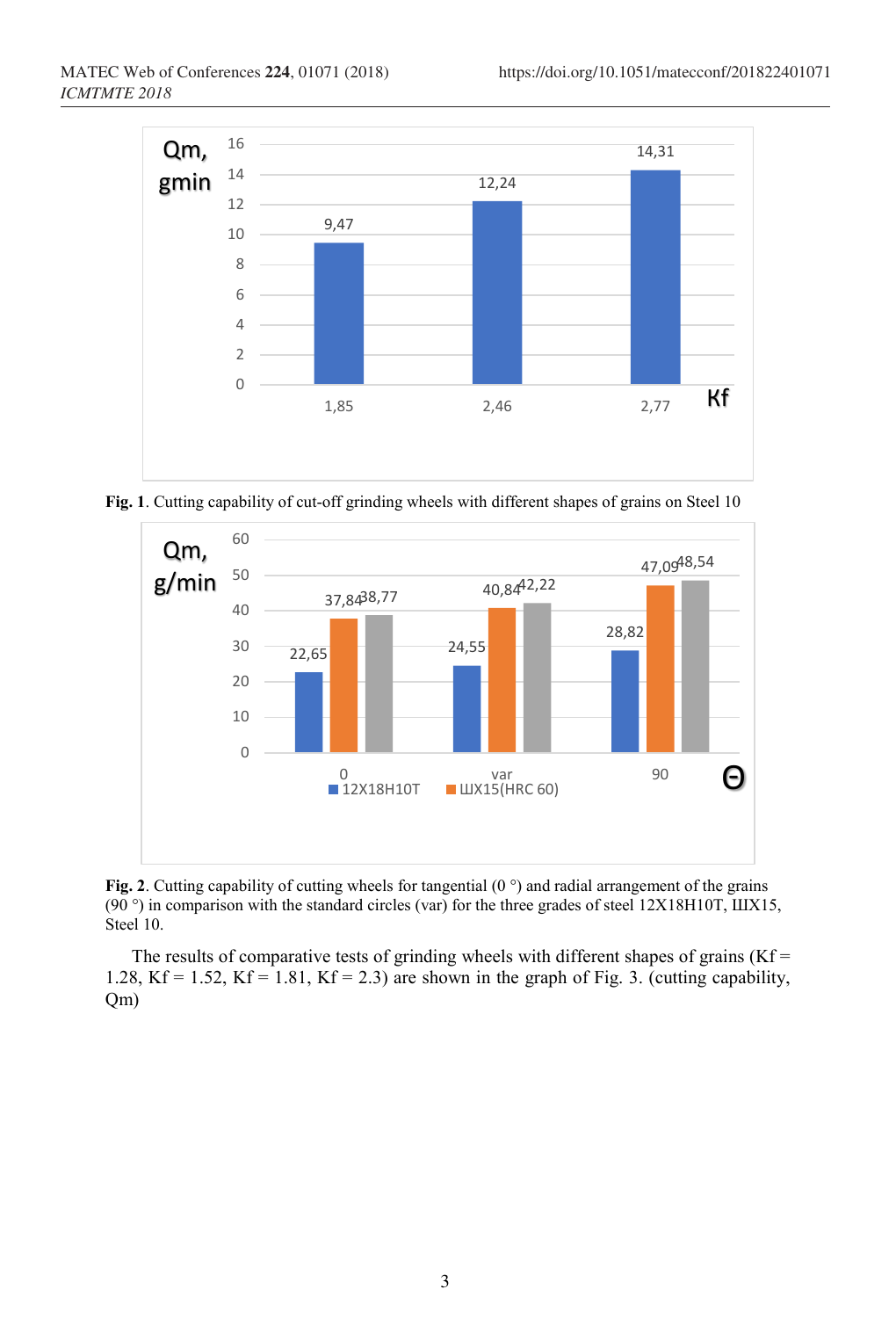

**Fig. 3.** Cutting ability of grinding wheels with different shape of grains:  $Kf = 1.28$ ;  $Kf = 1.52$ ;  $Kf = 1.52$ 1,81 (unsorted grain),  $Kf = 2,3$  when processing welded seams on steel 09G2S.

The results of comparative tests of petal grinding wheels with different shape of grains  $(Kf = 1,2, Kf = 1.6, Kf = 1.75, Kf = 2.2)$  are shown in the graph of Fig. 4. (cutting ability, Qm).



**Fig. 4.** Cutting power of petal grinding wheels with different shape of grains:  $Kf = 1.2$ ;  $Kf = 1.6$ ;  $Kf = 1$ 1,75 (standard tool),  $Kf = 2.2$  at processing steels: steel 45, 40X,  $\text{II}XX15$ .

The results of comparative testing of grinding bands with different grain shapes ( $Kf =$ 1.14, Kf = 1.56, Kf = 1.79, Kf = 2.27), and different grain tilts ( $\gamma$  = 90 °;  $\gamma$  = 75 °) are shown in the graph of Fig. 5. (cutting capability, Qm).



**Fig. 5**. Cutting capacity of grinding belts with different shape of grains:  $Kf = 1.14$ ;  $Kf = 1.56$ ;  $Kf = 1.56$ 1.79 (standard tool), Kf = 2.27 and different orientation of the grains:  $\gamma = 90^\circ$ ;  $\gamma = 75^\circ$  on St3